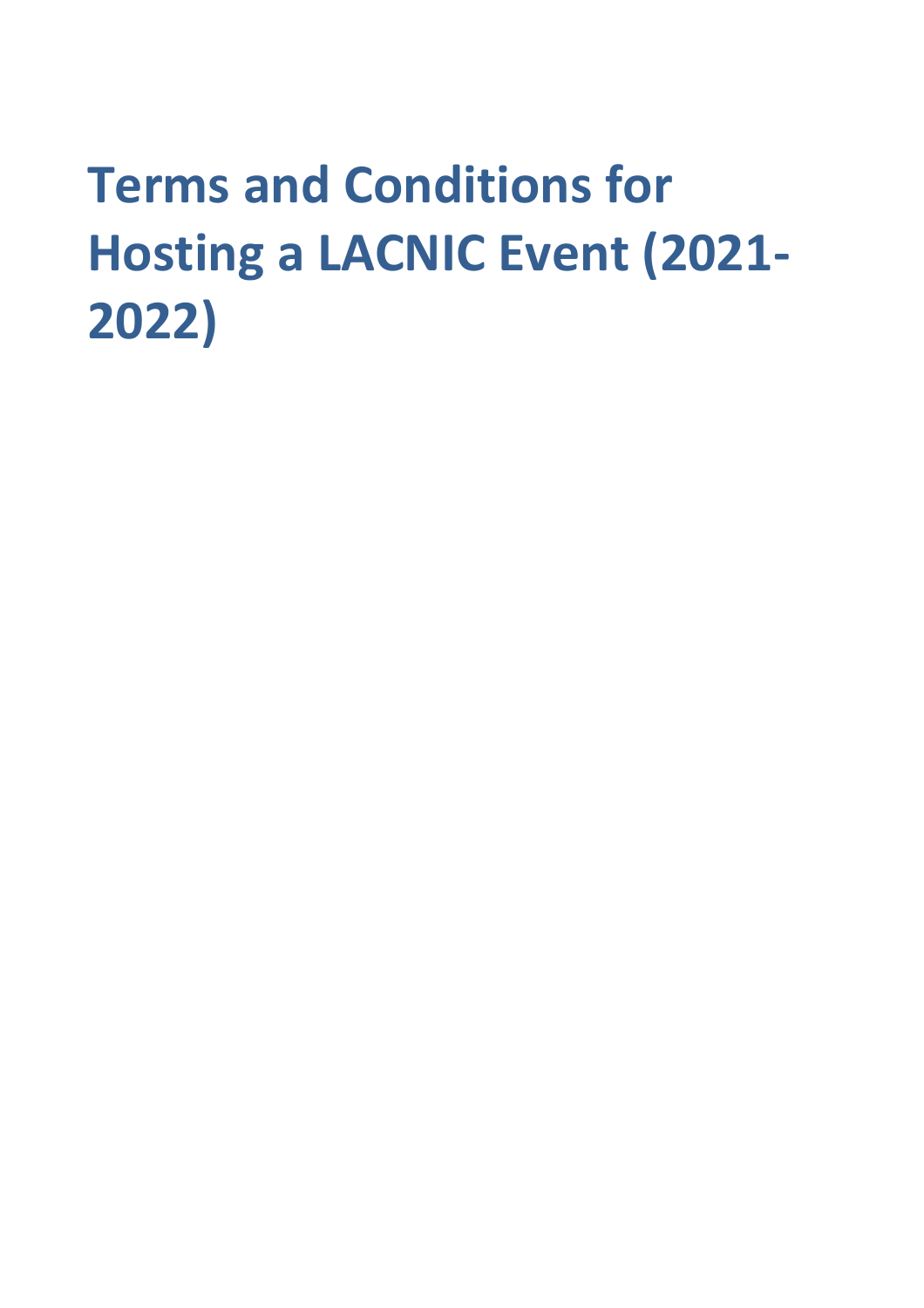- 1. Background
- 2. Would you like to host a LACNIC event?
- 3. Logistic and technical requirements
	- 3.1 Minimum requirements for the venue
	- 3.2 Accommodation requirements

3.3 - Conference room requirements (capacity, audiovisual and IT equipment, schedule).

- 3.4 Catering
- 3.5 Network infrastructure requirements
- 3.6 Social events
- 3.7 Graphic materials and merchandising
- 4. Obligations of the Parties
- 5. Contributions by the Host
- 6. Sponsorships and registration fees
- 7. General and technical coordination of the event
- 8. Application Form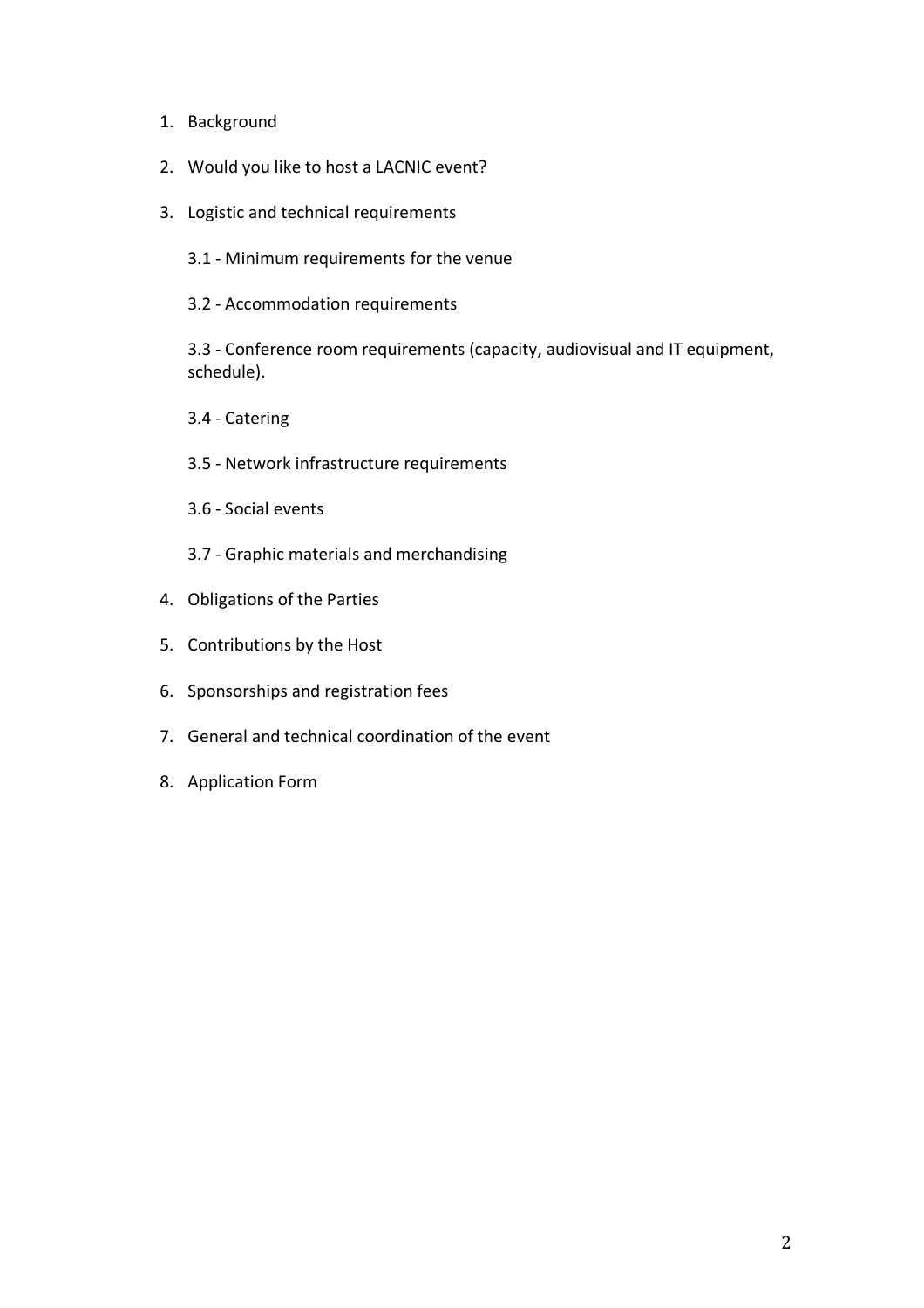# **1. Background**

Each year, LACNIC organizes two events in different cities in its service region (http://www.lacnic.net/web/lacnic/area-de-cobertura). These events bring together the Latin American and Caribbean Internet community, with an estimated attendance of 550-600 participants each time.

The first event of the year (held in the month of May) includes the Annual Member Assembly, the Public Policy Forum, as well as technical workshops and training activities; it also includes panels on topics of Interest to the community and other technical forums in which the entire regional community participates. Other major regional organizations contributing to Internet development and stability such as LACTLD (the ccTLD Operators Association) and LAC-IX (the Internet Exchange Point Association) co-locate their own annual meetings and member assemblies with the May LACNIC event.

The second annual event (October) is similar to the first, and is co-located with LACNOG (the Latin American and Caribbean Network Operators Forum).

By geographically rotating these events, LACNIC seeks to promote local community engagement in participation and decision-making spaces. This makes LACNIC events the most important Internet meeting in the LAC region.

The audience comprises mainly Internet service providers, academic networks, regulatory bodies, ccTLD operators, NAP/IXP operators, civil society organizations, service provider representatives, hardware and software vendors, and telecommunications industry professionals in general. Average turnout is approximately 550-600 participants.

# **2. Incentives for Hosting a LACNIC Event?**

• The organization hosting the event will have the opportunity to position itself as a local and regional reference. It will receive recognition as event host and will be able to showcase its corporate image both before and during event:

- company logo and link to company website on the event's official website, showcased as the local organizer - company logo on the event's official T-shirt (if applicable) - corporate branding on promotional material and signage at the facilities where the event is taking place - showcased as local organizer in press releases and media promotion

- The LACNIC event offers its host the opportunity to network with industry leaders, major business representatives and decision makers.
- It offers the host the chance to generate local impact, promoting Internet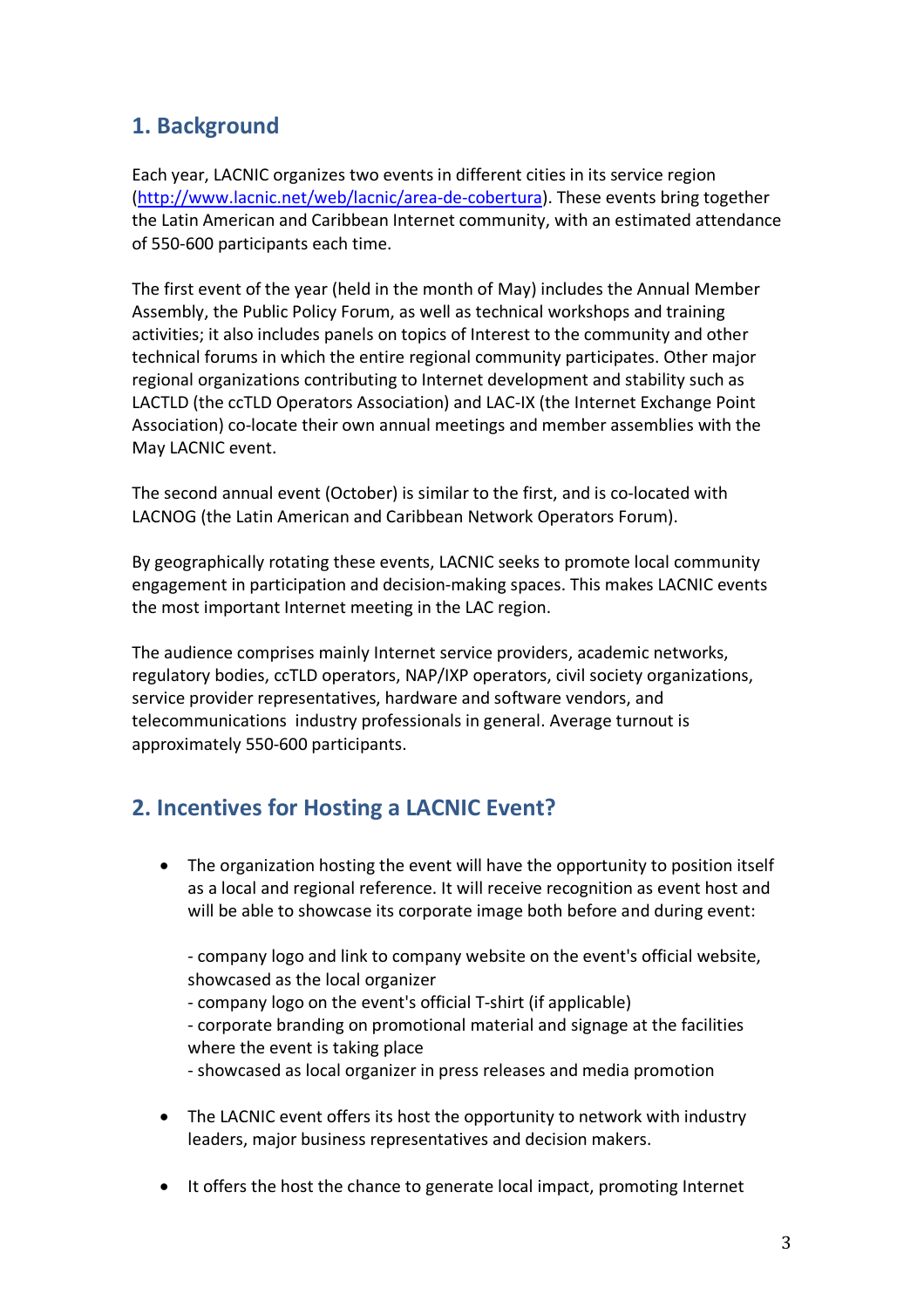development in its environment: first-hand contact with regional and worldrenowned experts, technical training, workshops, forums and panels.

- The host will have the chance to provide input and contribute to the event program.
- The event provides the opportunity for the local organizer to train its own teams in direct contact with experts on various topics of interest that can be applied to the organization's daily operations.

# **3. Logistic and Technical Requirements**

### **3.1 - Minimum Requirements for the Venue:**

- An international airport operating daily frequencies to/from the main cities of the LAC region.

- Reasonable distance from the airport to the venue (not more than one hour), public transportation available (shuttle, taxi, train, etc.)

- The fact that the venue hotel or convention center is located in an area with good public services, restaurants, banks, public transportation, shopping centers, etc. will be considered a plus.

- The venue hotel must have all the facilities needed for hosting events and conferences. It is considered an advantage that the meeting be held at the same hotel where participants will be accommodated. Five star hotels are preferred.

- The venue hotel must allow the installation of cables and wireless access points in meeting rooms and common areas such as corridors, foyer, exhibition area, etc. and the use of the wiring infrastructure existing at their facilities.

- The host must sign agreement(s) with local Internet Service Provider(s) to ensure that the bandwidth and infrastructure requirements needed to provide the event's connectivity are met. *(See Network Infrastructure Requirements in section 3.4).*

#### **3.2 - Accommodation Requirements**

#### **Rates**

The host must negotiate a daily rate with the venue hotel (preferably a 5-star hotel) that is convenient for event participants. (Reference rate: USD 95 to USD 130). This rate must include breakfast, taxes and Internet access in guest rooms.

#### **Blocking rooms for event attendees**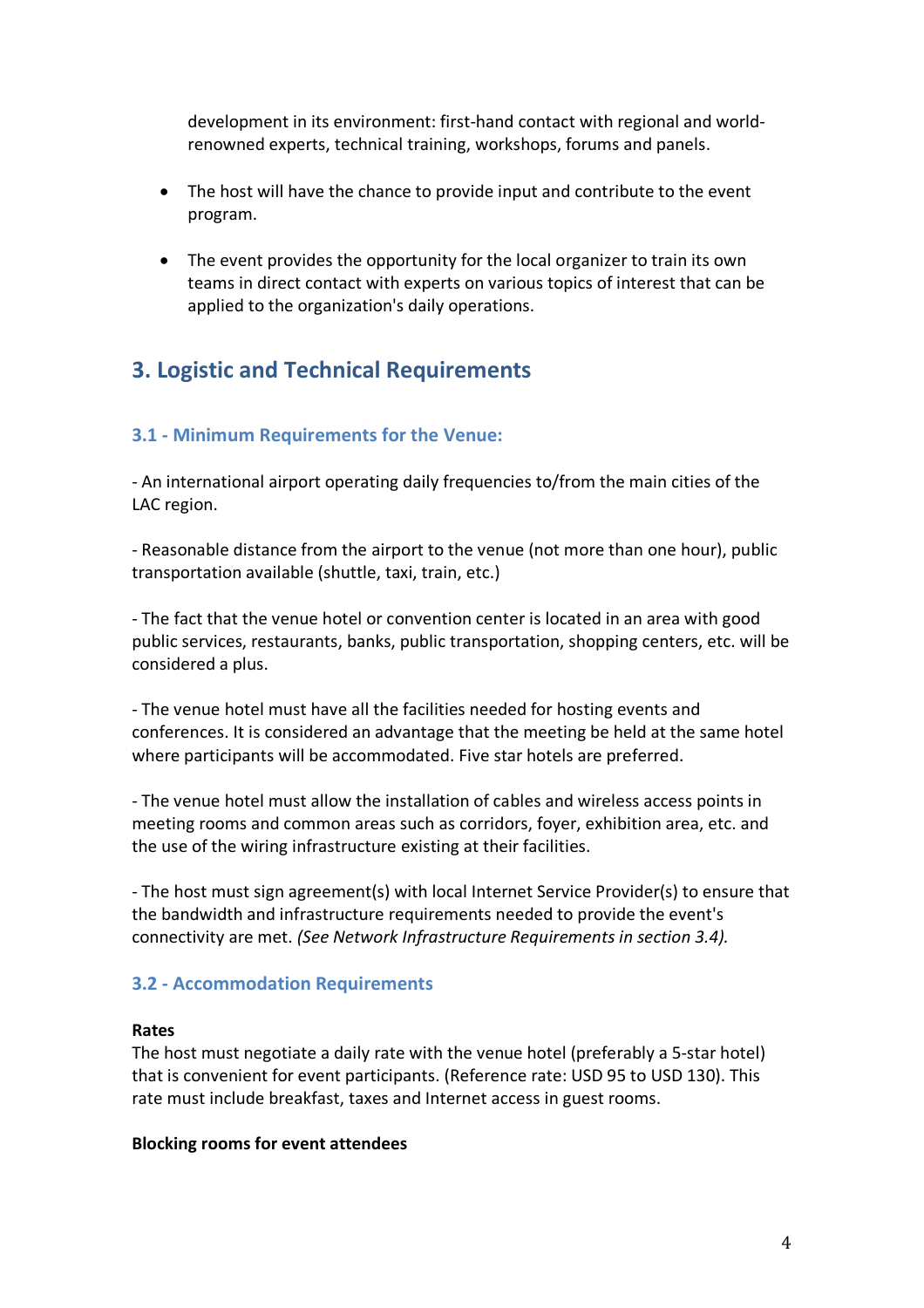LACNIC will block between 140 and 160 rooms to be paid directly to the venue hotel and which will be used by LACNIC staff, directors, special guests and sponsored participants (additional charges for these rooms are to be paid by each guest).

A second group of rooms (80 to 100 rooms) will be blocked so that participants can make their own reservations and pay for their own rooms directly to the hotel (the hotel will determine when these rooms will be unblocked). Accommodation rates and hotel contact information will be published on the event website

#### **Overflow hotels**

Up to 4 alternative hotels must be selected in the area near the venue hotel (preferably within walking distance). These hotels should be less expensive, as they are intended for participants traveling on a lower budget. Accommodation rates and contact information for overflow hotels will be published on the event website

If these overflow hotels are not within walking distance of the venue hotel, a system must be implemented for transferring participants to/from the venue hotel on a daily basis.

## **3.3 - Conference Room Requirements (Capacity, Audiovisual and IT Equipment, Schedule).**

#### **3.4 - Catering**

- 2 daily coffee breaks, 5 days

- Buffet lunch, 5 days

Historic data shows that, on average, attendees at a 450-participant event are distributed as follows:

| Day       | $CB$ am | Lunch | CB pm |
|-----------|---------|-------|-------|
| Monday    | 400     | 400   | 400   |
| Tuesday   | 430     | 430   | 430   |
| Wednesday | 450     | 450   | 450   |
| Thursday  | 400     | 400   | 400   |
| Friday    | 300     | 300   | 300   |

(Please attach menu specifying coffee-break and lunch options.)

**3.5 - Network Infrastructure Requirements**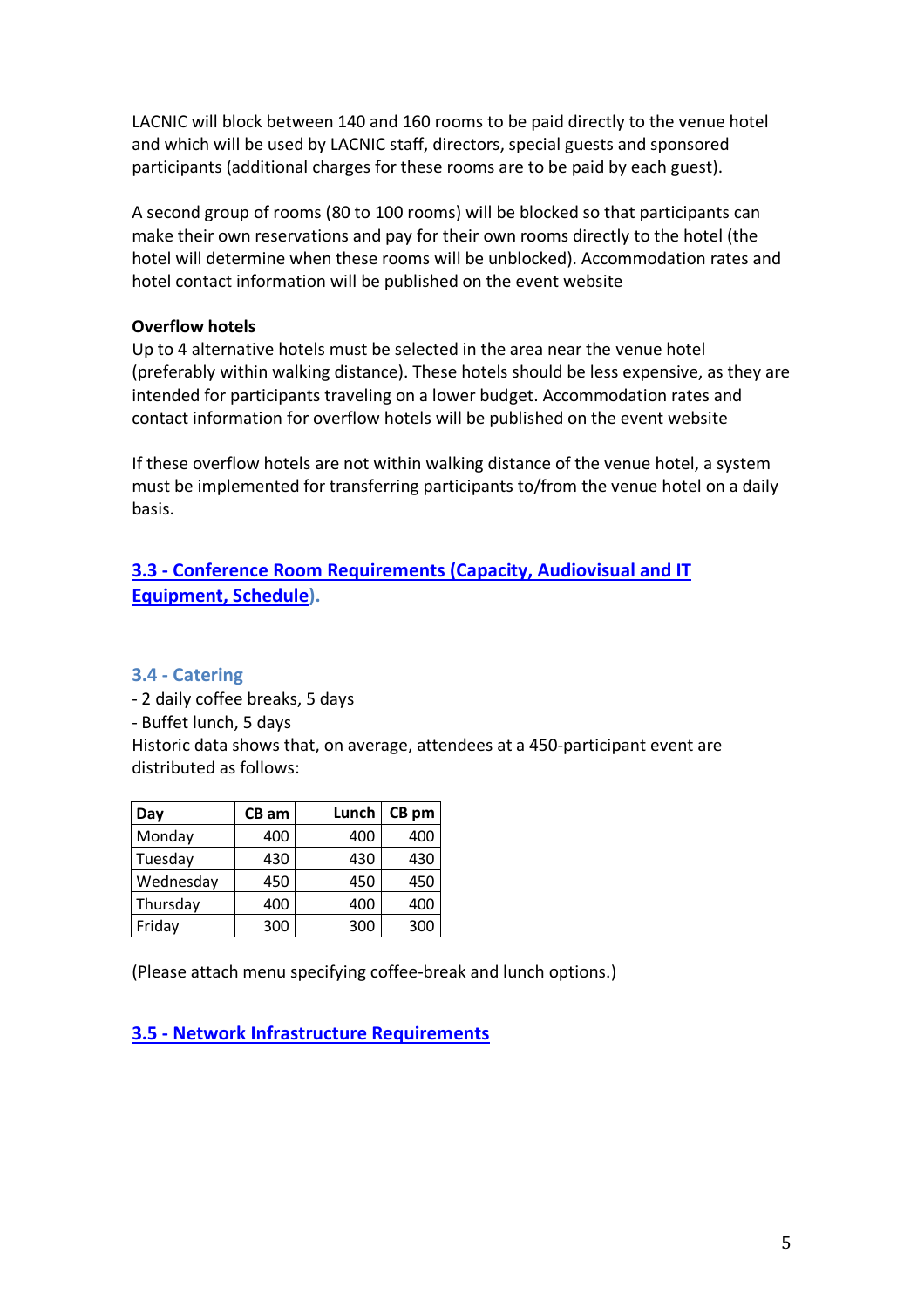## **3.6 - Social events**

#### **Welcome Cocktail**

Time and date: Monday (first day of the event), 19:00 - 23:00 An event for participants to meet and socialize at the beginning of the event Number of attendees: 350-400 Format: Cocktail (beer, wine, cocktails, soft drinks) and canapés Entertainment: Live music and/or DJ Location: A pleasant open space inside the venue, or a location outside the venue If an external location is chosen, it is important to consider transferring participants to and from the venue and overflow hotels. Two or three proposals must be submitted.

#### **Meet and Greet Social Event**

Time and date: Wednesday (third day of the event), 19:30 - 23:30 Most important and attractive socialization activity for participants, large turnout Opportunity for visibility as a sponsor Number of attendees: 450 Format: Cocktail (beer, wine, cocktails, soft drinks) Food: Consider a variety of local food choices served at different stations Entertainment: Live music show. Location: Location outside the event venue, tourism attraction, to be used exclusively for the social event.

Must include transfer of participants to and from the event and overflow hotels. Two or three proposals must be submitted.

#### **Peering Forum Cocktail**

Time and date: Tuesday or Thursday (second or fourth day of the event), 18:30 - 21:30 Social event for a reduced group of event participants Number of attendees: 100-120

Format: Cocktail (beer, wine, cocktails, soft drinks) and canapés Basic audiovisual equipment (projection screen and audio) and background music Location: Open or closed space inside the event venue.

## **3.7 - Graphic Materials and Merchandising**

The local organizer will be responsible for the production of the printed materials to be handed out to attendees (bags or backpacks, notepads, program, pens, T-shirts, etc.) and for the signage and graphic materials needed based on the characteristics of the conference center chosen for the event (main conference room gigantography, directions, banners etc.). The local organizer will also be responsible for the production of the merchandising items to be handed out to participants and will be in charge of putting together and preparing these materials.

The content, design and layout of these materials will be specified and approved by LACNIC. The local organizer and LACNIC will agree on a schedule for the delivery of the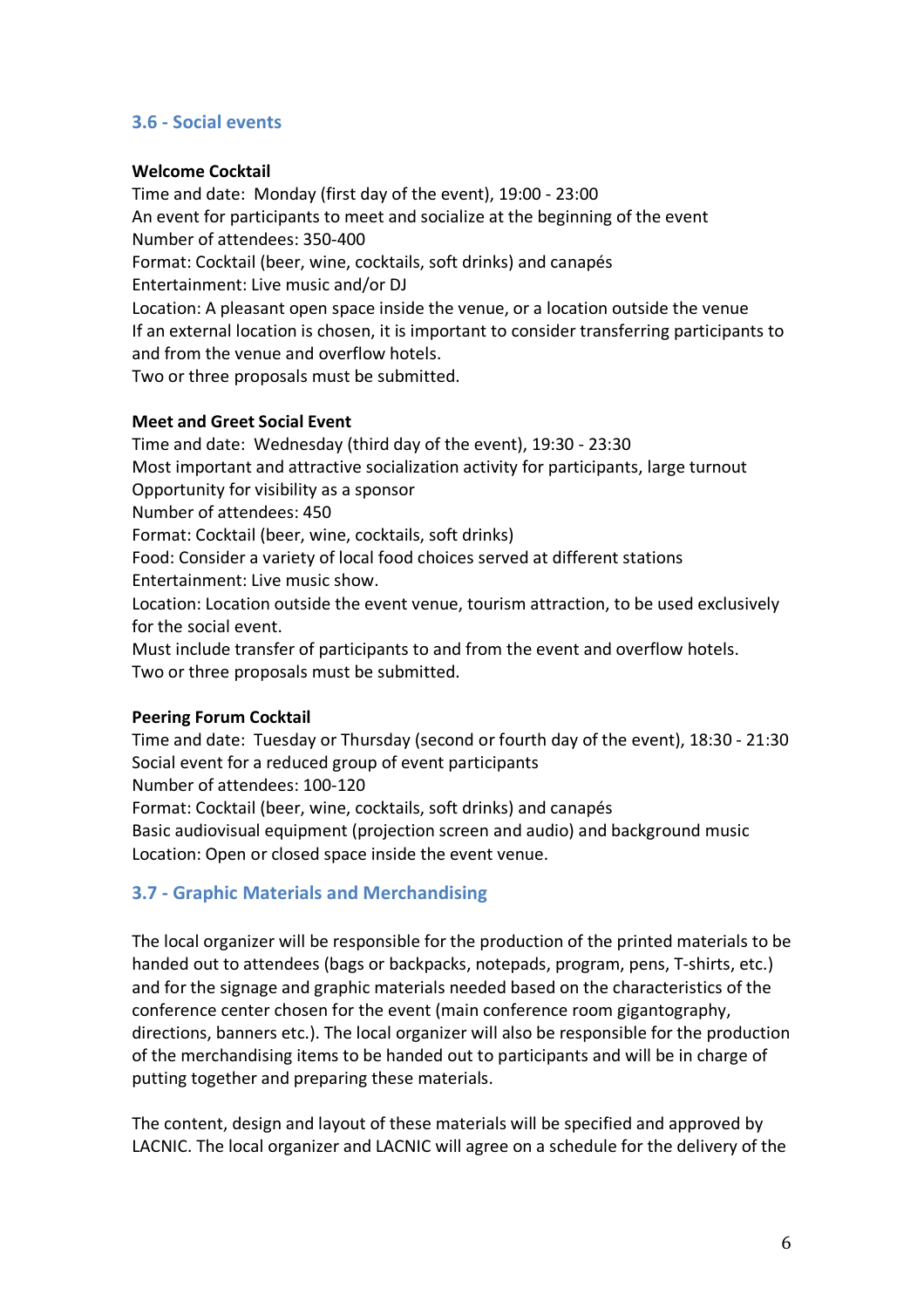materials such that they will be available 72 hours prior to the beginning of the event. LACNIC will provide a list of these materials in due time.

# **4. Obligations of the Parties**

## **4.1 - Obligations of the Local Organizer (Host):**

The local organizer will be responsible for setting up the local organization needed to coordinate and provide the services and facilities required for holding an event with an estimated attendance of 450-500 people.

The following is a general list of the services and facilities required for the event:

- Selecting a venue hotel with the facilities and conference rooms needed for the event. Alternatively, identifying a main hotel and a convention center with the facilities needed for the conferences.
- Negotiating with potential venue hotels preferential rates for participants (rooms to include breakfast and Internet connectivity).
- Selecting 3 or 4 overflow hotels in the area near the venue and negotiating preferential rates for event participants.
- Hiring audio, video, IT and simultaneous interpretation equipment and services according to the requirements detailed in the document.
- Hiring the services needed to hold the social events detailed in the document.
- Hiring coffee-break and lunch services for participants according to the requirements detailed in the document.
- Hiring support staff to prepare the materials to be handed out to participants (prior to the start of the event).
- Hiring support staff for tending to conference rooms and participant registration during the event.
- Making available the organization's support staff for coordinating technical services (network and Internet connectivity).
- Providing the support needed for participants to obtain their visas to enter the country, issuing letters of invitation and offering local support to help them complete the process.
- Hiring emergency medical services for event participants at the venue hotel.
- Coordinating the production of printed materials, merchandising items and signage for the entire event.
- Designating a General Coordinator who will permanently interact with the counterpart designated by LACNIC.
- Designating a Technical Coordinator to collaborate in the preliminary analysis of technical alternatives and in the implementation of the agreed solutions, prior to and during the event, so as to guarantee the highest quality standards for both the network and the Internet service.
- Designating a Communications Coordinator to work in conjunction with LACNIC on the local promotion and dissemination of the event.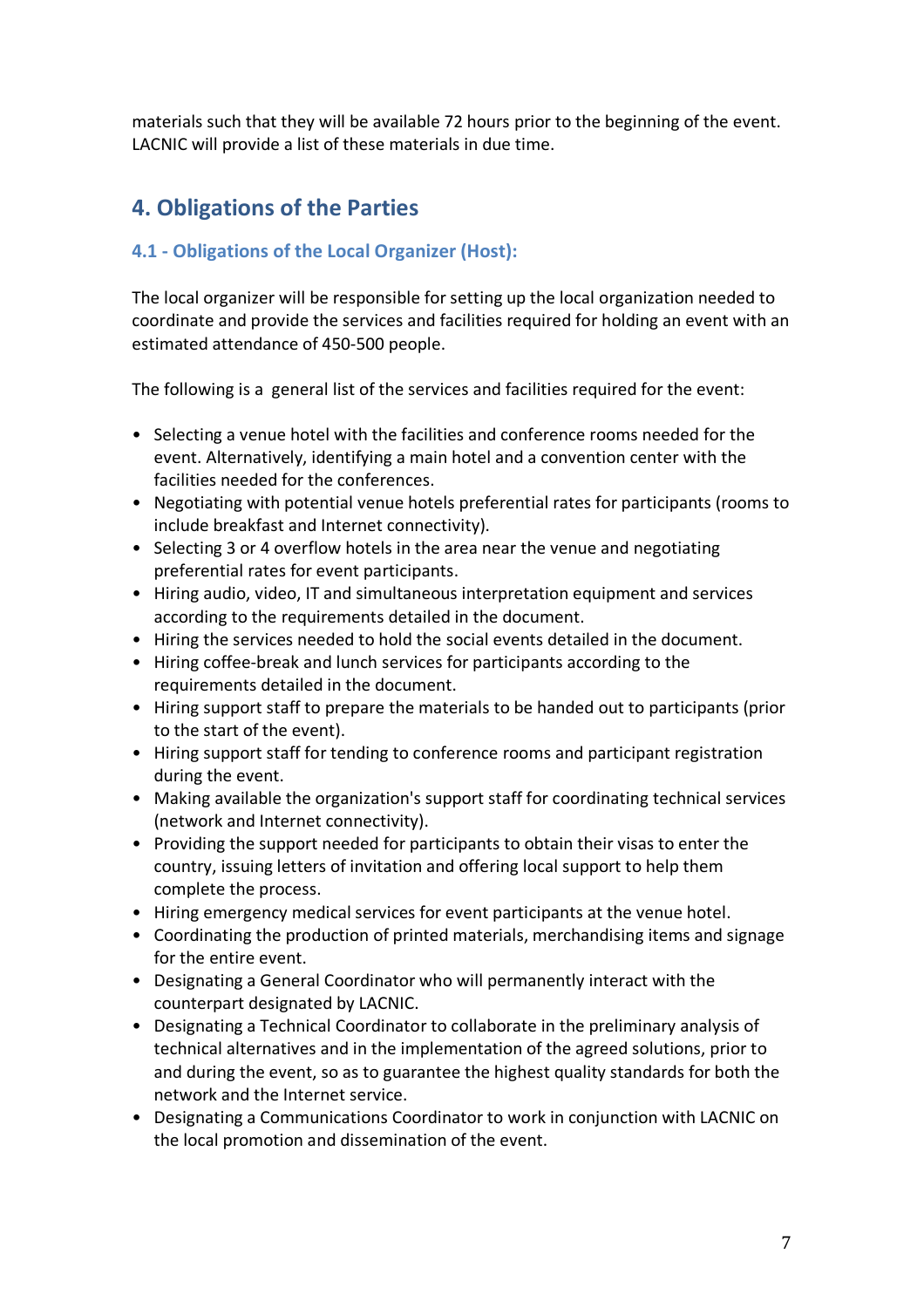## **4.2 - Obligations of LACNIC**

LACNIC will be responsible for the general organization of the event, its international promotion and communications, coordinating with other Internet organizations and actors, as well as seeking and facilitating the participation of speakers and participants to ensure an event of the greatest possible relevance for the region.

LACNIC will attempt to support the local organizer at all times so that it may fulfill the general and specific tasks for which it is responsible in order to provide the services required and listed above.

Specifically, LACNIC will be responsible for:

- The general organization of the event.
- Preparing the activity schedule for the week (program).
- Identifying potential presenters and panelists and facilitating their participation.
- Developing and maintaining the event's website.
- Any direct expenses incurred by the organization's staff and directors.
- Managing the sponsorship program to facilitate the participation of the regional community.
- Coordinating with the hotel staff to reserve rooms for LACNIC staff, directors, sponsored participants and guests.
- Supporting the management of local and international sponsorships to help finance the event.
- Making available a basic document with the general terms and conditions for sponsoring a LACNIC event.
- Disseminating the event and promoting the participation of the international community.
- Conducting a preparatory visit to the host city in order to support the local organizer in the selection of the venue and in all matters concerning logistics (conference rooms, production of materials, options for social events) and technical aspects (connectivity, network configuration, audio and streaming services).
- Designating a General Coordinator who will permanently interact with the counterpart designated by the local organizer.
- Designating a Technical Coordinator (engineering) to collaborate in the preliminary analysis of technical alternatives and in the implementation of the agreed solutions, prior to and during the event, in order to guarantee the highest quality standards for both the network and Internet services.

## **5. Contributions by the Host**

When selecting a venue, LACNIC will take into account and weigh the contributions that the host organization undertakes to perform in its capacity as local organizer, namely: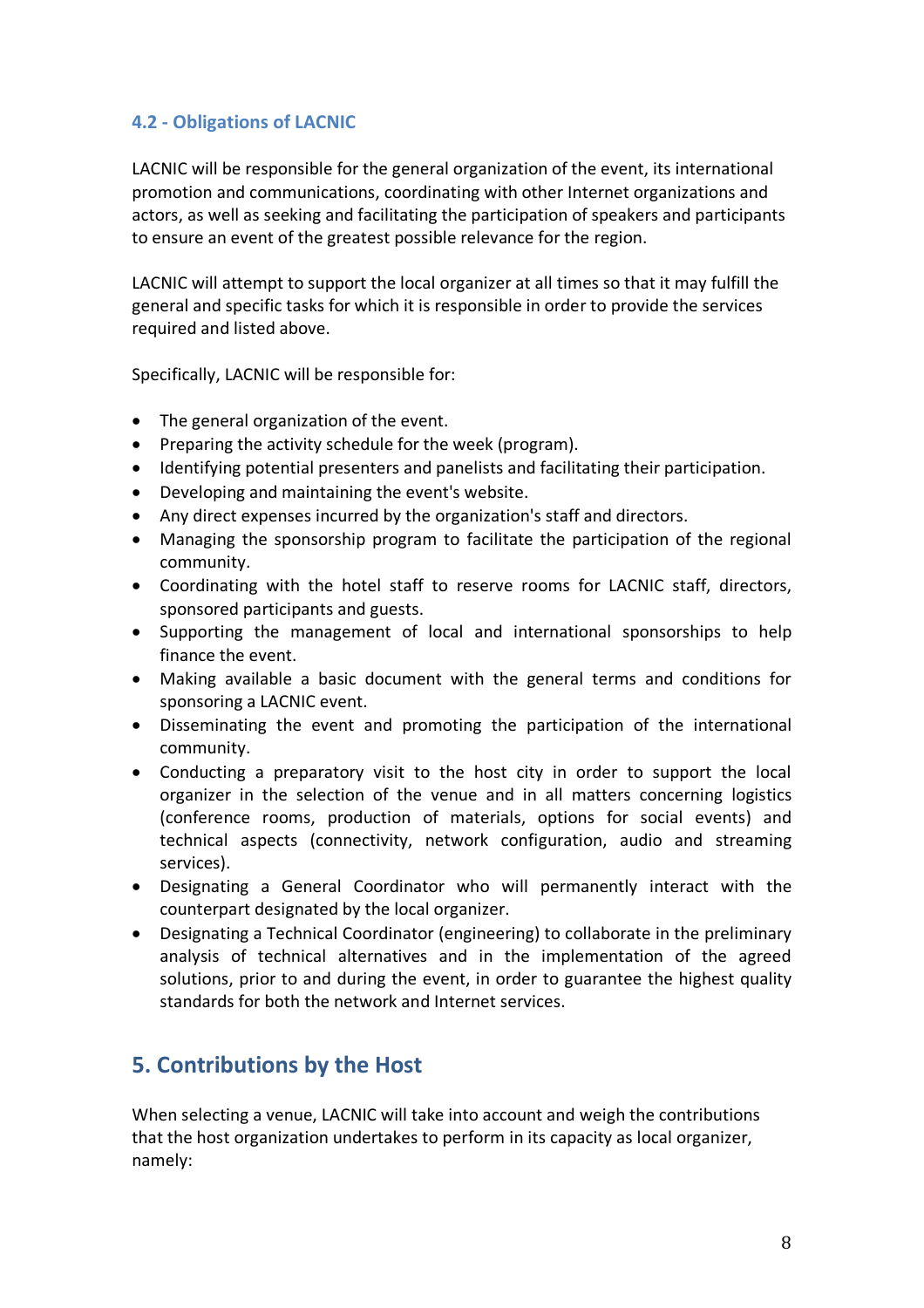#### • **At least 30% of the total event budget**

The total event budget is the total cost associated with preparing and running the meeting as a whole. It includes the following services and materials: rooms, audiovisual and IT equipment, simultaneous translation equipment and interpreters, food and beverages (coffee-breaks and lunches), social events, graphic materials and merchandising, daily transfer of participants to/from the venue, recruitment of the staff needed for participant registration and tending to the conference rooms, medical service.

- **A team of professionals:** General Coordinator (logistics, communications), Technical Coordinator, Communications Coordinator. *(See details under 7. General and Technical Coordination of the Event*
- **The staff and equipment needed to welcome and register participants as well as to take care of the conference rooms**

A team of six people is required (at least two of these must be bilingual English-Spanish) for the following tasks: preparing the materials to be handed out to participants prior to the start of the event, registering participants and handing out registration materials from Sunday to Friday, meeting room support tasks (changing speaker name displays, delivering gifts, counting the people in the room, etc.). *Prior to the start of the event, this team will be provided training on how to use the registration system.*

• **Agreement with a connectivity provider that will provide the Internet link for the event free of charge**

This agreement will be signed between the local organizer and the Internet service provider, and will be considered a sponsorship. The provider will receive all the benefits of a sponsor of the corresponding category. (See sponsorship document)

- **Organization and funding of the Welcome Cocktail**  *(See details under 3.6 - Social Events)*
- **Active participation in summoning participants to the event, with emphasis on the local community**

The local organizer will work hard to summon participants and disseminate the event using its own dissemination channels and sharing the information with the local community in coordination with the LACNIC Communications team.

- **Commitment to involving key leaders of various sectors of the local community so that they will attend the event** (e.g. Ministry of Telecommunications, government representatives and/or other areas related to the topic of the event).
- The level of participation of the host organization within the institutional live of LACNIC will be valued.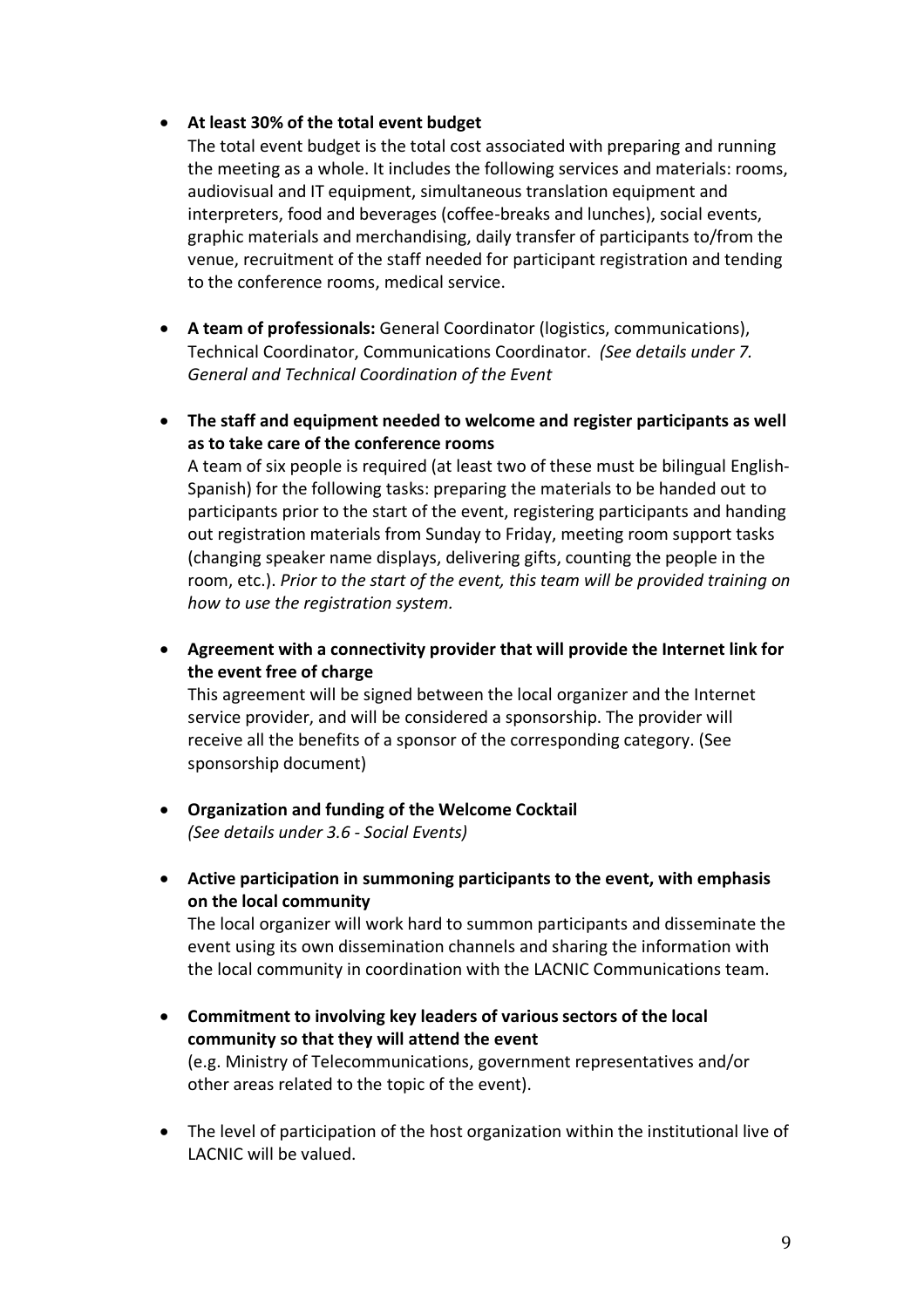# **6. Sponsorships and Registration Fees**

Sponsorships willo be managed by both LACNIC and the local organizer in accordance with the terms and conditions set forth in the sponsorship document provided by LACNIC.

The contributions of companies and organizations managed by the local organizer will be administered by said organizer so as to help finance their contribution to the event.

Contributions by international companies and organizations and participant registration fees will be managed and administered by LACNIC.

In the case of sponsorships of international organizations having a subsidiary in the host country or of an organization with which the local organizer has relevant business or institutional ties, the local organizer will have preference to negotiate the best possible conditions for the event.

The registration fee for the event will be USD 300 (three hundred US dollars). This amount may be modified by LACNIC if it is considered necessary based on the location of the event and the particular situation of the country.

LACNIC member organizations may designate two (2) participants who will be exempted from the registration fee. LACNIC will be in charge of exempting registration fees for speakers, sponsored participants and guests.

Other registration fee exemptions which the local organizer wishes to implement must be informed and agreed with LACNIC for the purpose of their registration and control.

## **7. General and Technical Coordination of the Event**

Once the host organization has been confirmed, LACNIC and the local organizer will appoint the representatives who will be in charge of the event's General and Technical Coordination.

- About General Coordinators
	- o General Coordinators will be responsible for ensuring the event's success and must have the experience and technical ability needed to carry out the overall management of the event.
- About Technical Coordinators (Engineering)
	- o The persons designated by the parties will be responsible for compliance with the technical standards (Internet) that apply to connectivity in all event areas (main conference room, rooms used for tutorials, secretariat, board of directors, common areas), as well as audio, video and streaming services.